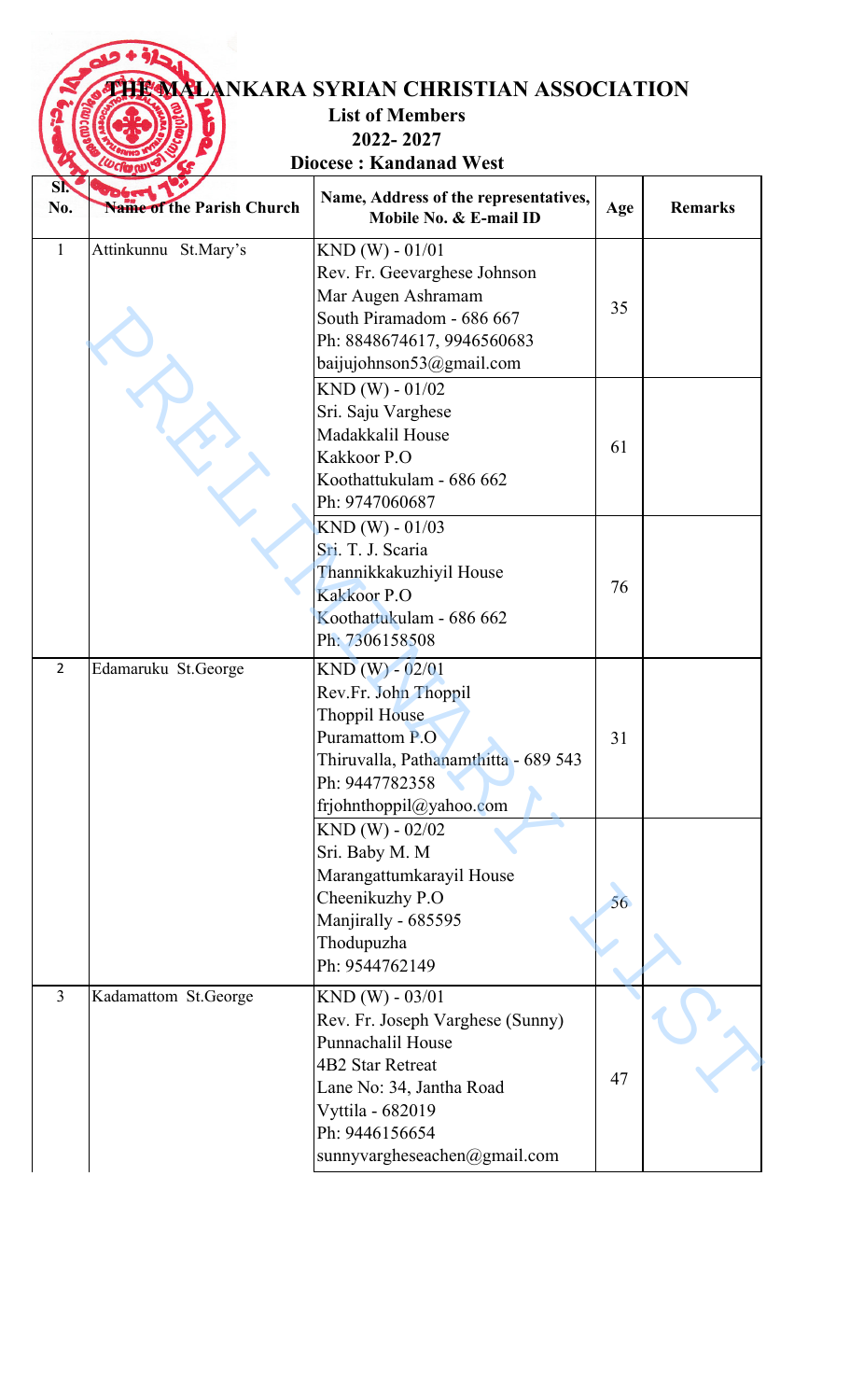|                |                     | $KND (W) - 03/02$<br>Sri. Roy K. Varghese |    | M. C. Member<br>2017-2022 |
|----------------|---------------------|-------------------------------------------|----|---------------------------|
|                |                     | Karikkottil House                         |    |                           |
|                |                     | Mekadambu P.O.                            |    |                           |
|                |                     | Kadathy, Muvattupuzha                     |    |                           |
|                |                     | $Pin - 682316$                            |    |                           |
|                |                     | Ph: 9446025788                            |    |                           |
|                |                     | rkv@gmail.com<br>$KND$ (W) - 03/03        |    |                           |
|                |                     | Sri. M. P. Johnson                        |    |                           |
|                |                     | <b>Mattathil House</b>                    |    |                           |
|                |                     | Kunnackal P.O                             |    |                           |
|                |                     | Muvattupuzha - 682316                     |    |                           |
|                |                     | $KND(W) - 03/04$                          |    |                           |
|                |                     | Sri. K. P. James                          |    |                           |
|                |                     | Kuttappillyil House<br>Kadamattom P.O     |    |                           |
|                |                     |                                           | 64 |                           |
|                |                     | Kolencherry - 682 311<br>Ph: 9446740875   |    |                           |
|                |                     | jameskp58@gmail.com                       |    |                           |
|                |                     |                                           |    |                           |
|                |                     | KND (W) - 03/05<br>Sri. Christin Shaji    |    |                           |
|                |                     | Poonthra House                            |    |                           |
|                |                     | Kadamattam P.O                            | 31 |                           |
|                |                     | Kolencherry - 682311                      |    |                           |
|                |                     | Ph: 9074240628                            |    |                           |
|                |                     | shaji.christin@gmail.com                  |    |                           |
|                |                     | $KND(W) - 03/06$                          |    |                           |
|                |                     | Sri. K. T. Mathai                         |    |                           |
|                |                     | Karavattemangalath                        |    |                           |
|                |                     | Ooramana P.O                              | 57 |                           |
|                |                     | Muvattupuzha - 686663                     |    |                           |
|                |                     | Ph: 9747047501                            |    |                           |
|                |                     | ktmathaikt@gmail.com                      |    |                           |
| $\overline{4}$ | Kandanadu St.Mary's | $KND(W) - 04/01$                          |    |                           |
|                |                     | V.Rev.Isac Mattammel Corepiscopa          |    |                           |
|                |                     | <b>Mattammel House</b>                    |    |                           |
|                |                     | Mulanthuruthy P. O                        | 70 |                           |
|                |                     | Pin - 682014                              |    |                           |
|                |                     | Ph: 9447701411                            |    |                           |
|                |                     | mattamel1952@gmail.com                    |    |                           |
|                |                     | $KND(W) - 04/02$                          |    |                           |
|                |                     | Adv. K. V. Sabu                           |    |                           |
|                |                     | Kattadiyil House                          |    |                           |
|                |                     | PMA Road, East Fort                       | 60 |                           |
|                |                     | Tripunithura - 682301                     |    |                           |
|                |                     | Ph: 8592900600                            |    |                           |
|                |                     | adv.kvsabu@gmail.com                      |    |                           |
|                |                     |                                           |    |                           |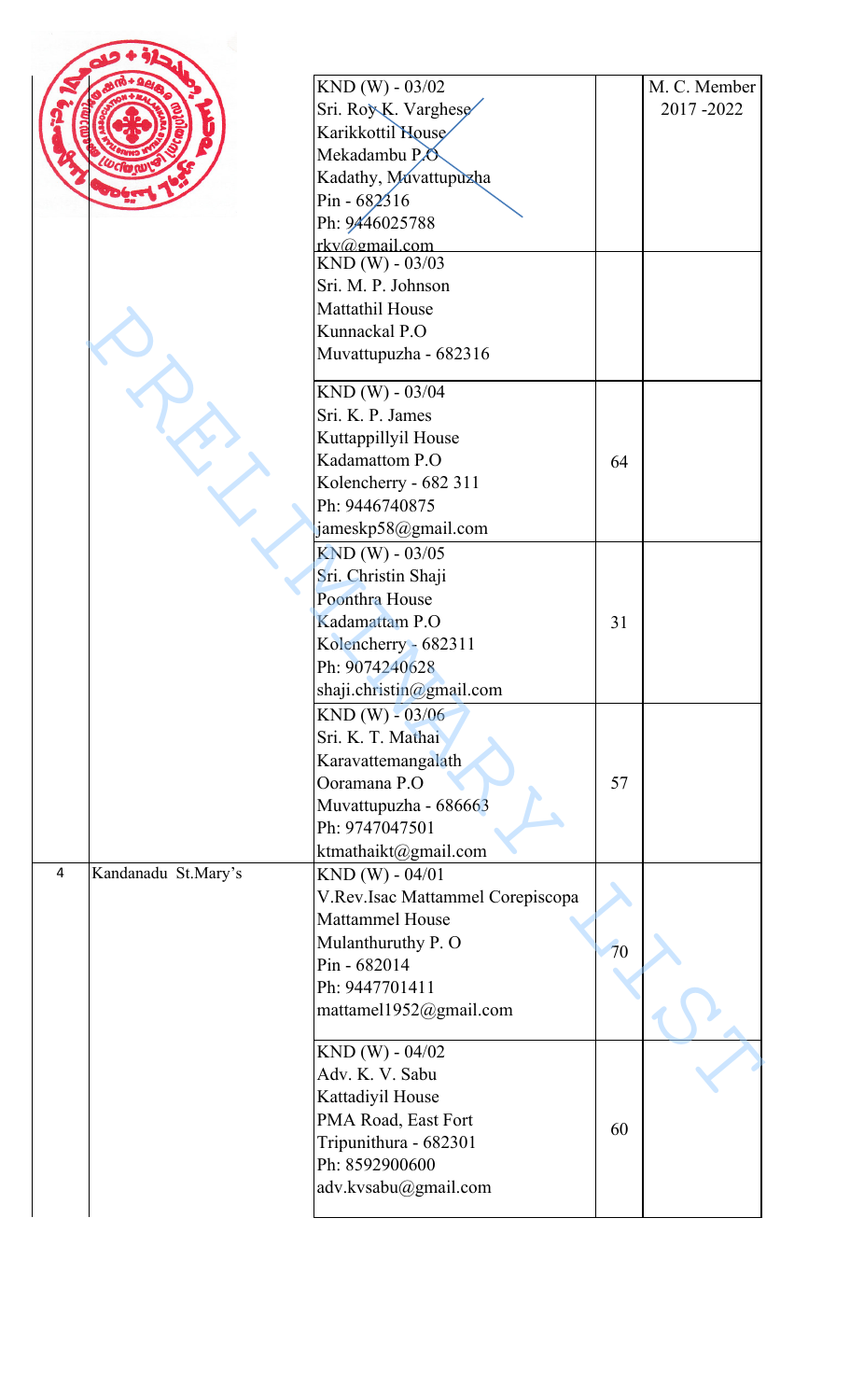|   |                                    | KND (W) - 04/03<br>Sri. V. K. Varghese<br>Vysiamparambil House<br>Kandanad - 682 305<br>Ph: 9388608103<br>enquiry@veekayvees.com                                                   | 73 |  |
|---|------------------------------------|------------------------------------------------------------------------------------------------------------------------------------------------------------------------------------|----|--|
|   |                                    | KND (W) - 04/04<br>Sri. Babuji David M<br><b>Mattammel House</b><br>Kandanad P.O<br>Pin - 682 305<br>Ph: 8281420815<br>davidbabuji@gmail.com                                       | 55 |  |
|   |                                    | KND (W) - 04/05<br>Sri. Babu K. A<br>Kalappillil House<br>Mulanthuruthy P.O -682314<br>Ph: 9447250789<br>babukalappillil@gmail.com                                                 | 57 |  |
|   |                                    | KND (W) - 04/06<br>Sri. Shaju V. Cherian<br>Vysiamparambil House<br>Kandanad P.O<br>Pin - 682 305<br>Ph: 9496513467<br>drshajupr@gmail.com                                         | 46 |  |
| 5 | Kizhumuri St.George<br>Valiyapally | $KND(W) - 05/01$<br>Rev. Fr. Abraham K. John<br>Kochalem Kotta<br>St. George Othodox Valiyapally<br>Kizhumury P. O<br>Ernakulam - 686 663<br>Ph: 94462 16711<br>fr.jk123@gmail.com |    |  |
|   |                                    | $KND(W) - 05/02$<br>Sri. P. V. Mathai<br>Pulickasseril House<br>Kizhumuri P. O<br>Ramamangalam<br>Ernakulam - 686 663<br>Ph: 9447875071<br>mathaigeorge@gmail.com                  | 60 |  |
|   |                                    | KND (W) - 05/03<br>Sri. Reji John<br>Vattavelil House<br>Kizhumuri P. O<br>Ramamangalam<br>Ernakulam - 686 663<br>Ph: 9605620172<br>rejijohnlic@gmail.com                          |    |  |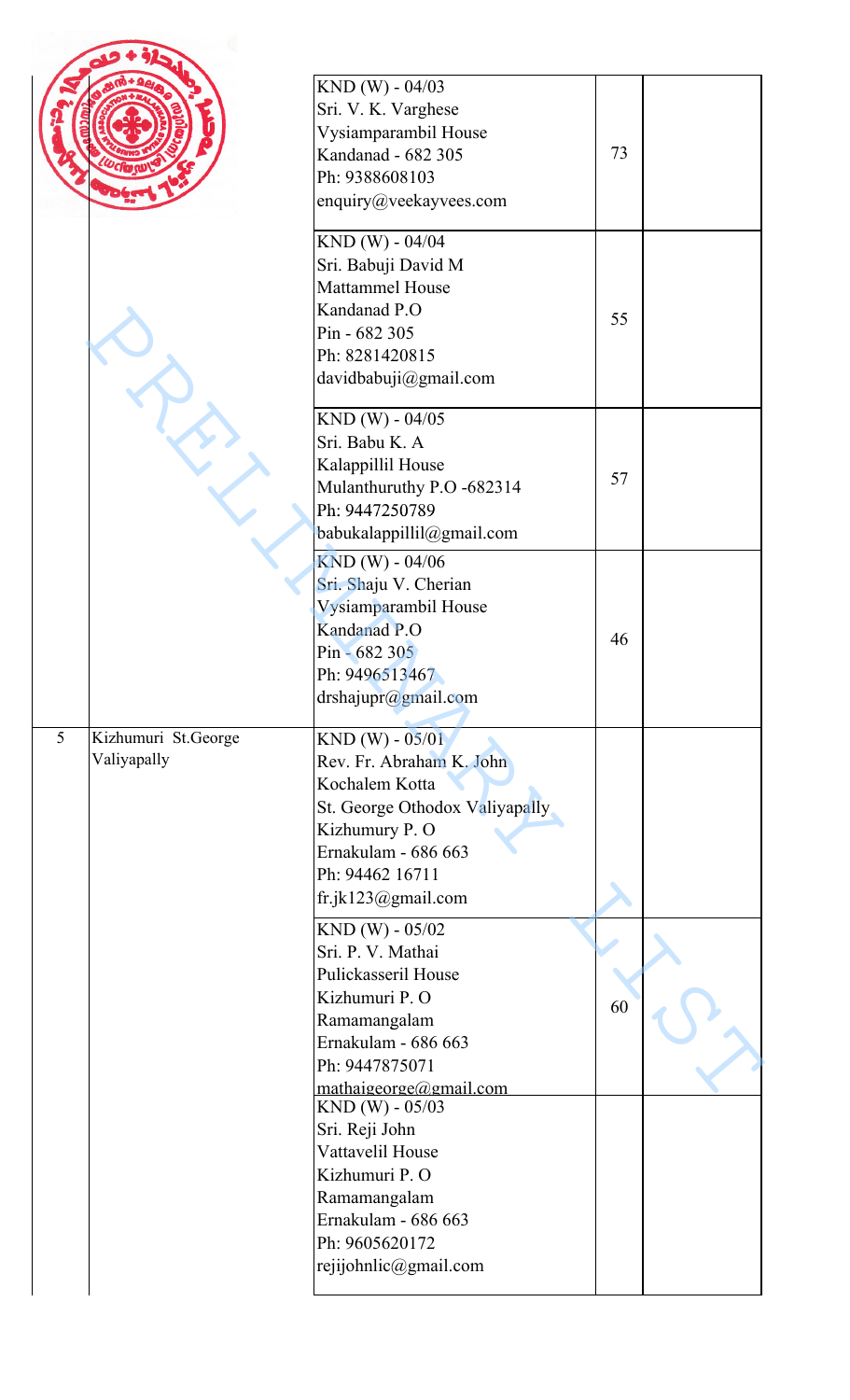|                |                           | KND (W) - 05/04                                |    |  |
|----------------|---------------------------|------------------------------------------------|----|--|
|                |                           | Sri. Saji Varkichen                            |    |  |
|                |                           | Padathu House                                  |    |  |
|                |                           | Kizhumuri P. O                                 |    |  |
|                |                           | Ramamangalam                                   |    |  |
|                |                           | Ernakulam - 686 663                            |    |  |
|                |                           | Ph: 99475 98519                                |    |  |
|                |                           | sajipadath $123@g$ mail.com<br>KND (W) - 05/05 |    |  |
|                |                           | Sri. Eldho Kuriakose                           |    |  |
|                |                           | Chirangada Puthenpurayil House                 |    |  |
|                |                           | Ramamangalam P. O                              | 33 |  |
|                |                           | Ernakulam                                      |    |  |
|                |                           | Ph: 9544887718                                 |    |  |
|                |                           |                                                |    |  |
| 6              | Kunnackal East St. Geroge | eldhokus@gmail.com<br>$KND(W) - 06/01$         |    |  |
|                | Sehion                    | Rev. Fr. Jose Thomas                           |    |  |
|                |                           |                                                |    |  |
|                |                           | Poovathumkal House                             |    |  |
|                |                           | Mulakulam North P. O                           | 56 |  |
|                |                           | Piravom - 686 664                              |    |  |
|                |                           | Ph: 94472 31131                                |    |  |
|                |                           | josachen@gmail.com                             |    |  |
|                |                           | $KND(W) - 06/02$                               |    |  |
|                |                           | Sri. Sabu Mathew                               |    |  |
|                |                           | Muppathiyil House                              |    |  |
|                |                           | Kunnackal P.O                                  | 63 |  |
|                |                           | Pin - 682 316                                  |    |  |
|                |                           | Ph: 94478 72207                                |    |  |
|                |                           |                                                |    |  |
|                |                           | 380mathew@gmail.com                            |    |  |
|                |                           | $KND(W) - 06/03$                               |    |  |
|                |                           | Sri. K. I. Paulose                             |    |  |
|                |                           | Kavikunnel Huse                                |    |  |
|                |                           | Kunnackal P. O                                 |    |  |
|                |                           | Pin - 682 316                                  | 60 |  |
|                |                           | Ph: 8156864494                                 |    |  |
|                |                           | kipconstructioncompany@gmail.com               |    |  |
|                |                           |                                                |    |  |
| $\overline{7}$ | Kunnackal West St.George  | $KND(W) - 07/01$                               |    |  |
|                |                           | Rev. Fr. Yacob Thomas                          |    |  |
|                |                           | Poovathinkal House                             |    |  |
|                |                           | Mulakulam North P.O                            | 36 |  |
|                |                           | Piravom, Ernakulam - 686 664                   |    |  |
|                |                           | Ph: 94468 23391                                |    |  |
|                |                           | justinagape@gmail.com                          |    |  |
|                |                           | KND (W) - 07/02                                |    |  |
|                |                           | Sri. M. C. Eldo                                |    |  |
|                |                           | Molekudiyil House                              |    |  |
|                |                           | Nellad P.O                                     |    |  |
|                |                           | Nedllad, Muvattupuzha                          | 55 |  |
|                |                           | Pin - 686 669                                  |    |  |
|                |                           | Ph: 94952 02170                                |    |  |
|                |                           |                                                |    |  |
|                |                           | mceldo2017@gmail.com                           |    |  |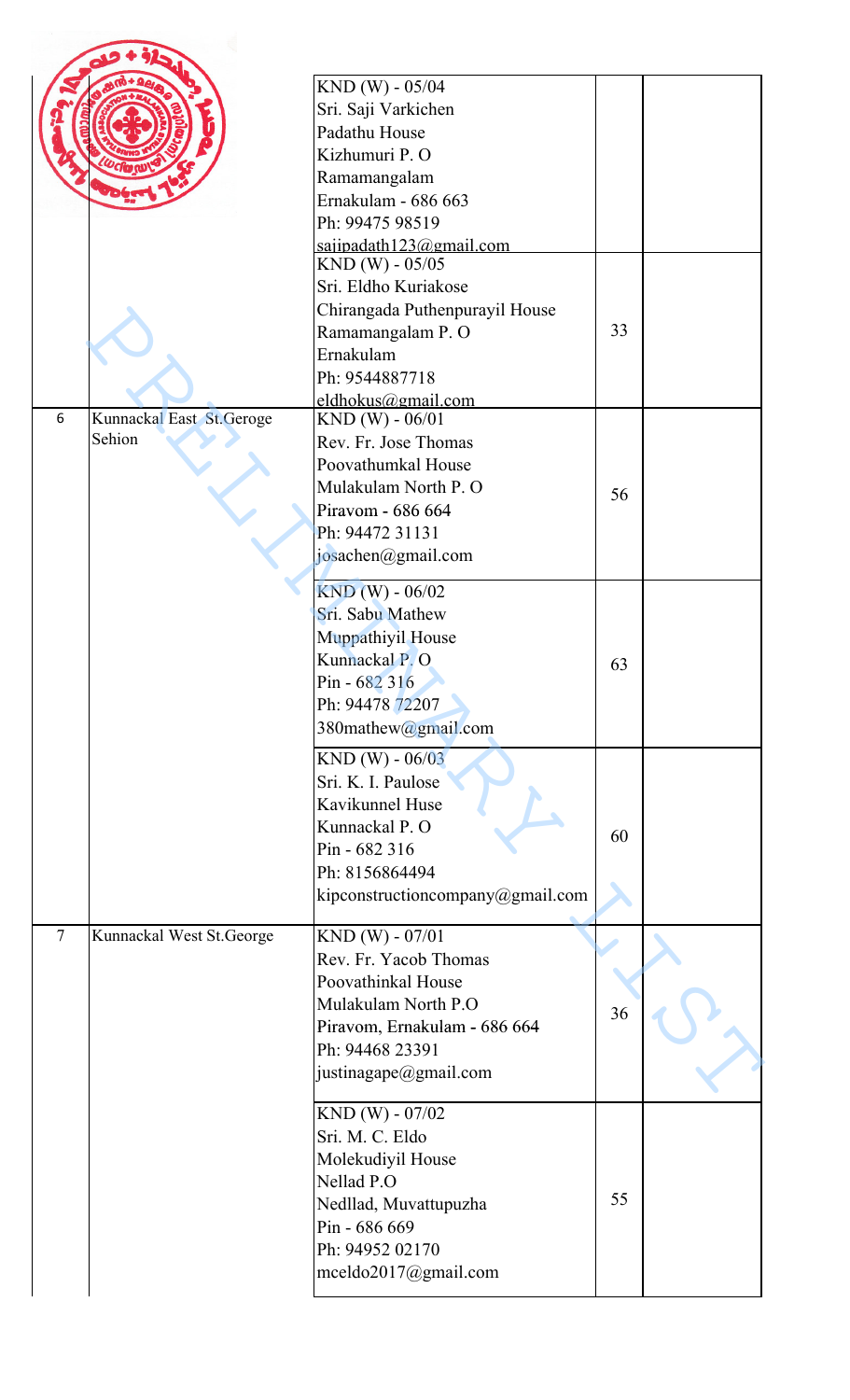|   |                                       | KND (W) - 07/03                                |    |  |
|---|---------------------------------------|------------------------------------------------|----|--|
|   |                                       | Sri. K. I. Paulose                             |    |  |
|   |                                       | Kunnel House                                   |    |  |
|   |                                       | Kunnackal P.O                                  |    |  |
|   |                                       | Muvattupuzha - 682 316                         | 65 |  |
|   |                                       | Ph: 94470 91220, 8138824620                    |    |  |
|   |                                       | paulosekunnel16@gmail.com                      |    |  |
| 8 |                                       |                                                |    |  |
|   | Kolencherry St.Peter's &<br>St.Paul's | KND (W) - 08/01                                |    |  |
|   |                                       | Rev. Fr. Jacob Kurian                          |    |  |
|   |                                       | Chemmanathil House                             | 59 |  |
|   |                                       | Velamattathil, Kunnappilly<br>Peruva - 686 610 |    |  |
|   |                                       | Ph: 94479 14107                                |    |  |
|   |                                       | frchemmanam@gmail.com                          |    |  |
|   |                                       | $KND (W) - 08/02$                              |    |  |
|   |                                       | Sri. Joy M. M                                  |    |  |
|   |                                       | Molyail House                                  | 60 |  |
|   |                                       | Kolencherry - 682311                           |    |  |
|   |                                       | Ph: 99474 75256                                |    |  |
|   |                                       |                                                |    |  |
|   |                                       | KND (W) - 08/03                                |    |  |
|   |                                       | Sri. A. P. Peter                               |    |  |
|   |                                       | Athikkakuzhiyil House                          | 59 |  |
|   |                                       | Ezhiprem, Kadayirippu - 682 311                |    |  |
|   |                                       | Ph: 94472 21767                                |    |  |
|   |                                       | $KND (W) - 08/04$                              |    |  |
|   |                                       | Sri. Geevar Paul                               |    |  |
|   |                                       | Vazhakkalayil House                            | 25 |  |
|   |                                       | Kolencherry - 682 311                          |    |  |
|   |                                       | Ph: 8592028093                                 |    |  |
|   |                                       | geevarpaul@gmail.com                           |    |  |
|   |                                       | KND (W) - 08/05                                |    |  |
|   |                                       | Sri. Alen George                               |    |  |
|   |                                       | Manakkattu House                               | 26 |  |
|   |                                       | Perinjol, Kolencherry - 682 311                |    |  |
|   |                                       | Ph: 9156863479                                 |    |  |
|   |                                       | KND (W) - 08/06                                |    |  |
|   |                                       | Sri. Kiran Kurian Varghese                     |    |  |
|   |                                       | Manakkattu House                               | 29 |  |
|   |                                       | Kolencherry - 682 311                          |    |  |
|   |                                       | Ph: 9447721889                                 |    |  |
|   |                                       | kirankurian2@gmail.com                         |    |  |
|   |                                       | KND (W) - 08/07                                |    |  |
|   |                                       | Sri. Benedict Eldho                            |    |  |
|   |                                       | Kurisungal House                               | 25 |  |
|   |                                       | Kolencherry - 682 311                          |    |  |
|   |                                       | Ph: 7012372879                                 |    |  |
|   |                                       | benedicteldho@gmail.com                        |    |  |
|   |                                       | KND (W) - 08/08                                |    |  |
|   |                                       | Sri. Aldrin Benny                              |    |  |
|   |                                       | Nechiyil House                                 | 22 |  |
|   |                                       | Kolencherry - 682311                           |    |  |
|   |                                       | Ph: 9946741715                                 |    |  |
|   |                                       | aldrinbenny11@gmail.com                        |    |  |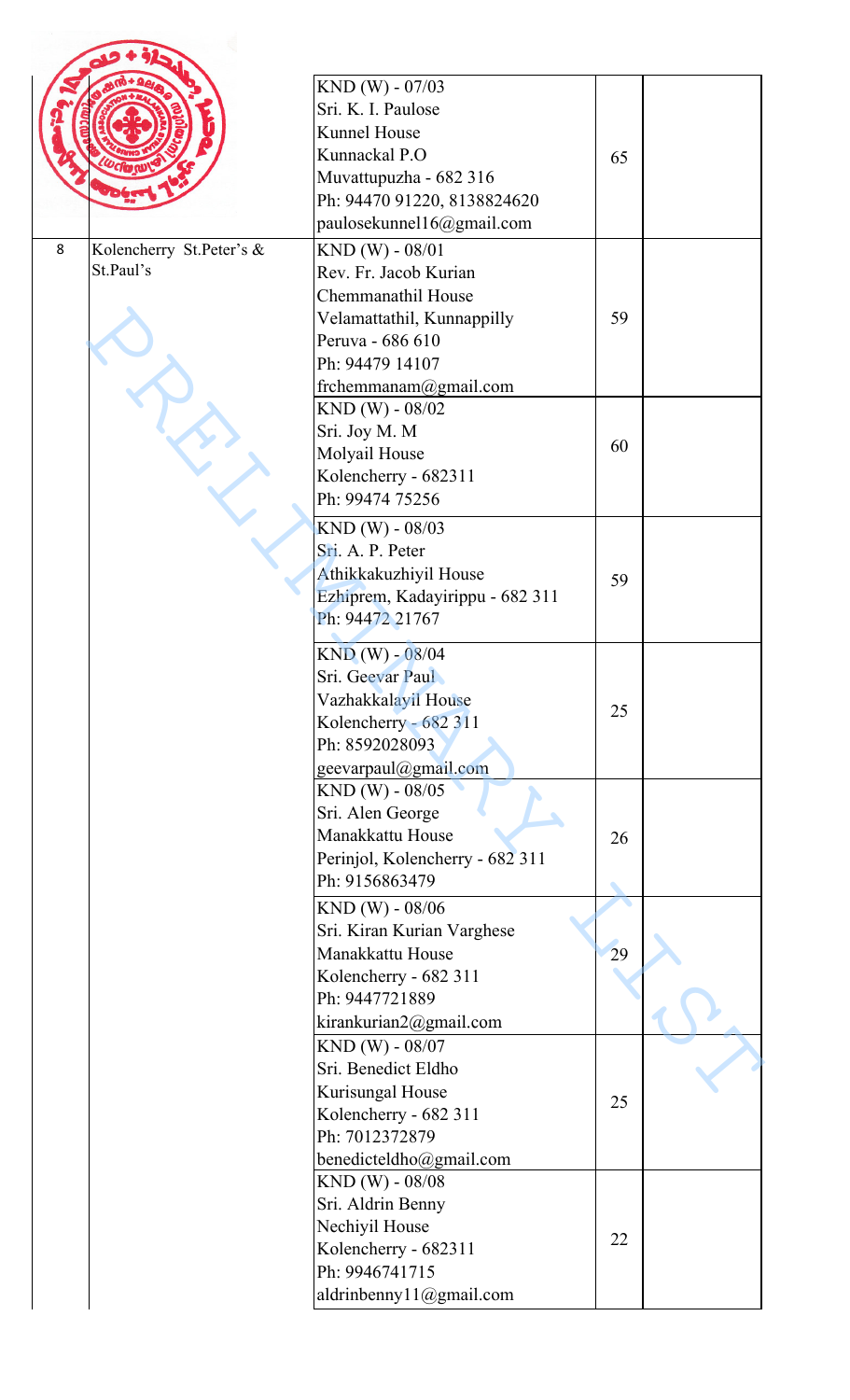|    |                                    | KND (W) - 08/09<br>Sri. Benoy P. Kuriakose<br>Pallithazhathu House<br>Valakem - 682316<br>Ph: 98475 66370<br>binoyligio3@gmail.com                                              | 52 |  |
|----|------------------------------------|---------------------------------------------------------------------------------------------------------------------------------------------------------------------------------|----|--|
| 9  | Kottoor St. George                 | KND (W) - 09/01<br>Rev. Fr. Geevarghese Alex<br>Kuttanparambil House<br>Vakathanam, Kottayam-686538<br>Ph: 9946598763                                                           | 31 |  |
|    |                                    | KND (W) - 09/02<br>Sri. Elias Abraham<br>Pookkottil House<br>Kolencherry - 682 311<br>Ph: 9744928751                                                                            | 53 |  |
|    |                                    | $KND (W) - 09/03$<br>Sri. M. P. Paul<br>Murimattathil House<br>Kolencherry P. O<br>Pin - 682 311<br>Ph: 9446350589<br>murimattathilpaul@gmail.com                               | 64 |  |
| 10 | Maravanthuruthu Mar Augen          | $KND(W) - 10/01$<br>Rev. Fr. Paulose Joseph<br>Karippothukattil House<br>Ramamangalam P.O<br>Ernakulam - 686 663<br>Ph: 94963 50680<br>jaimonjoseph19@gmail.com                 | 33 |  |
|    |                                    | $KND (W) - 10/02$<br>Sri. John K. P<br>Kaliparambil House<br><b>Edavattom P.O</b><br>Thalayolaparambu - 686 605<br>Ph: 94958 67477<br>colledn@gmail.com                         | 64 |  |
| 11 | Mulakulam Karmelkunnu<br>St.George | $KND(W) - 11/01$<br>Rev. Fr. Mathew Markose<br>Nediyanikuzhiyil House<br>Kakkadu P. O<br>Pin - 686 664<br>Ph: 9747205042                                                        | 45 |  |
|    |                                    | robinmarkose085@gmail.com<br>$KND(W) - 11/02$<br>Sri. P. J. Thomas<br>Poovathumkal House<br>Mulakulam (N) P.O<br>Piravom - 686664<br>Ph: 7510622486<br>pjacobthomas54@gmail.com | 68 |  |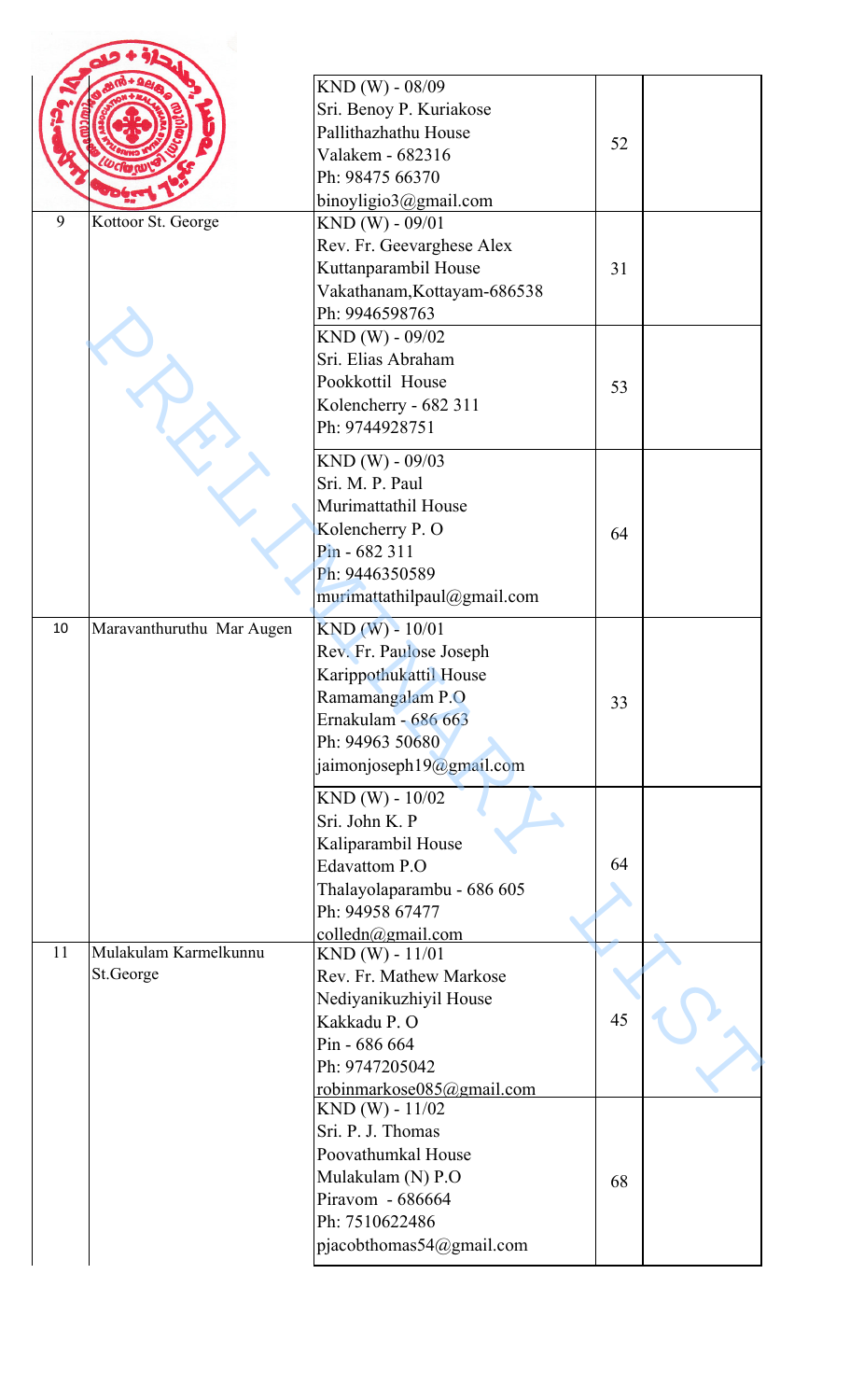|    |                                               | KND (W) - 11/03<br>Sri. Roy John<br>Vadakkekocheril House<br>Mulakulam (N) P. O<br>Piravom - 686 664<br>Ph: 8921511101, 9496911838<br>roykocheril@gmail.com              | 53 |  |
|----|-----------------------------------------------|--------------------------------------------------------------------------------------------------------------------------------------------------------------------------|----|--|
|    |                                               | KND (W) - 11/04<br>Sri. Shaji Varghese<br>Karavattuputhenpurayil House<br>Mulakulam (N) P.O<br>Piravom - 686 664<br>Ph: 9961135987<br>shajiucc2016@gmail.com             | 49 |  |
|    |                                               | KND (W) - 11/05<br>Sri. Ullas K. Jose<br>Vandanathukunnel House<br>Elanji P.O<br>Ponkutty - 686 665<br>Ph: 9847123085<br>ullaskjose1988@gmail.com                        | 33 |  |
|    |                                               | KND (W) - 11/06<br>Sri. Shibu Thankachen<br>Pulavelilkunnel House<br>Mulakulam (N) P. O<br>Piravom - 686 664<br>Ph: 9847724074                                           | 31 |  |
| 12 | Mulakkulam Mannukunnu St.<br>Mary's Cathedral | KND (W) - 12/01<br>Rev. Fr. Dr. Varghese P. Varghese<br>Pulliyil House<br>Pambakuda P.O<br>Ernakulam - 686 667<br>Ph: 9447575055<br>frvarghesepv@gmail.com               | 48 |  |
|    |                                               | $KND (W) - 12/02$<br>Sri. P. K. Kuriakose<br>Puthiyedathumalayil House<br>Perumpadavam P.O<br>Avarma, Kottayam - 686 665<br>Ph: 9847419798<br>kuriakosemalayil@gmail.com | 58 |  |
|    |                                               | $KND(W) - 12/03$<br>Sri. Thankachen K. P<br>Kollamkuzhi Puthenpura<br>Mulakulam (S) P.O<br>Kottayam - 686610<br>Ph: 9961056160<br>thankachankp66@gmail.com               | 55 |  |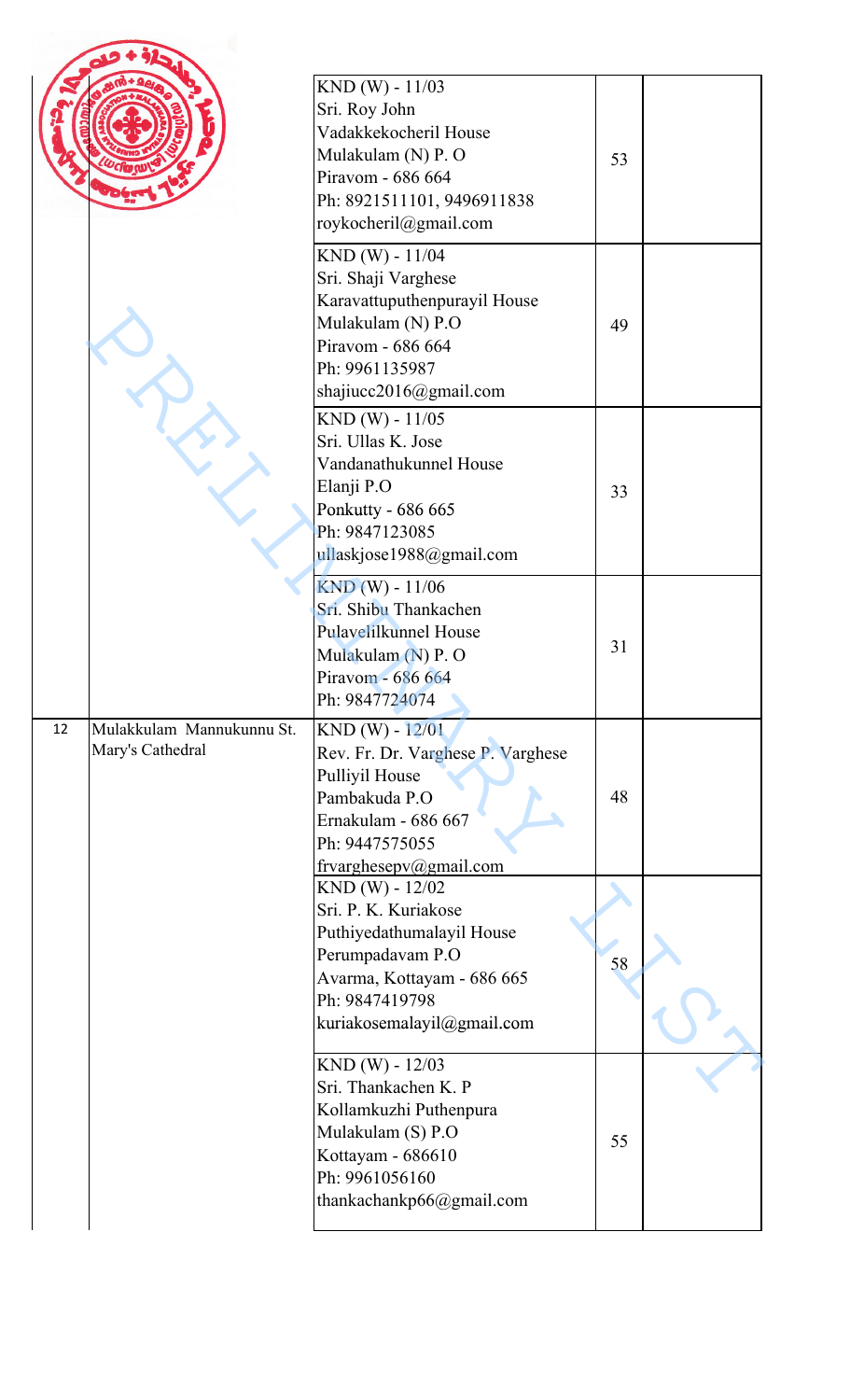|    |                                   | KND (W) - 12/04<br>Sri. Babu Mathew<br>Palakulathil House<br>Kunnappilly, Peruva P.O<br>Kottayam - 686610<br>Ph: 9447758552<br>bmp20465@gmail.com   | 57 |  |
|----|-----------------------------------|-----------------------------------------------------------------------------------------------------------------------------------------------------|----|--|
|    |                                   | KND (W) - 12/05<br>Sri. Rajesh Joy<br>Puthookkattil House<br>Mulakkulam (S) P.O<br>Kottayam - 686 610<br>Ph: 9446758110<br>rajeshjoy229@gmail.com   | 45 |  |
|    |                                   | KND (W) - 12/06<br>Sri. Baiju Mathew<br>Kallidukkil House<br>Mulakkulam (S) P.O<br>Kottayam - 686610<br>Ph: 96058 35657<br>baijumathew978@gmail.com | 44 |  |
|    |                                   | KND (W) - 12/07<br>Sri. Benny Paul<br>Puthookkattil House<br>Peruva P.O<br>Kottayam - 686 610<br>Ph: 8590379804<br>bennypaul1005@gmail.com          | 50 |  |
| 13 | Mulakkulam Mar Yuhanon<br>Ehidoyo | KND (W) - 13/01<br>Rev. Fr. Jospeh Malayil<br>Malayil House<br>Anchalpetty P. O<br>Pampakuda, Onakoor<br>Ernakulam - 686 667                        | 53 |  |
|    |                                   | $KND (W) - 13/02$<br>Sri. Jins John<br>Chennambillil House<br>Periyappuram P. O<br>Onakkoor, Pambakuda - 686 667                                    | 40 |  |
|    |                                   | KND (W) - 13/03<br>Sri. Anish Joy<br>Kumbalamthadathil House<br>Mulakulam North P. O<br>Piravom - 686 664                                           | 41 |  |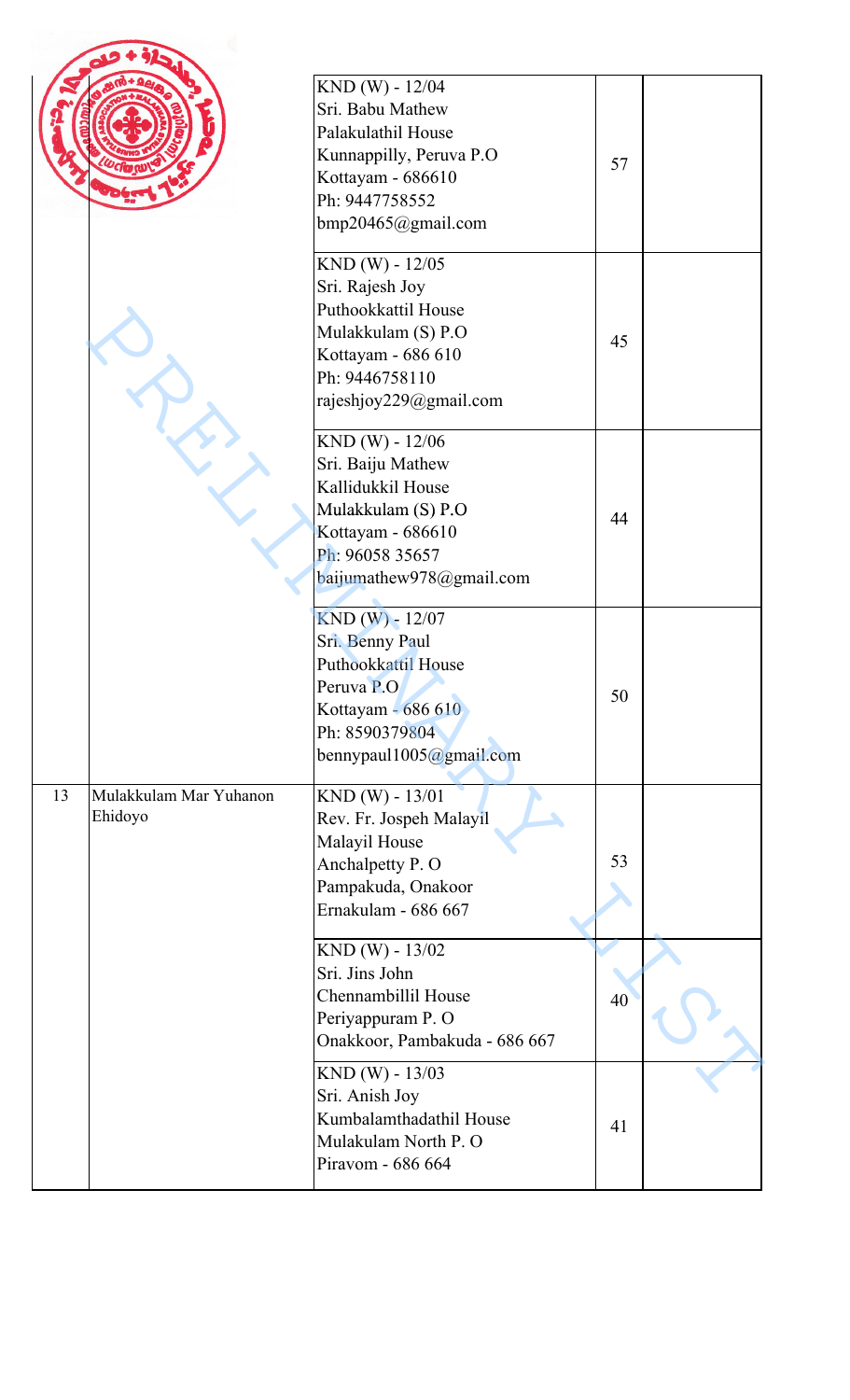|    | Malakkellam Parel St.Peter's & KND (W) - 14/01 | Rev. Fr. Dr. Thomas Chakiriyil<br>Chakiriyil House<br>Piravom P.O - 686 664<br>Ph: 9447183445, 9446000440<br>frdrthomas@gmail.com                                                      | 51 |  |
|----|------------------------------------------------|----------------------------------------------------------------------------------------------------------------------------------------------------------------------------------------|----|--|
|    |                                                | $KND (W) - 14/02$<br>Sri. Jubie Markose<br>Velliyanmyalil House<br>Mulakkulam North<br>Piravom - 686 664<br>Ph: 9605555245                                                             | 38 |  |
|    |                                                | $KND(W) - 14/03$<br>Sri. Joby Thomas<br>Kuttiparcheal House<br>Perumbadavom P.O<br>Elanji - 686 665<br>Ph: 9447665448                                                                  | 42 |  |
| 15 | Muttom St.Mary's                               | $KND(W) - 15/01$<br>Rev. Fr. John Kuriakose<br>Potharayil House<br>Perumpadavam P.O<br>Elanji (Via)<br>Ernakulam - 686665<br>Ph: 9809808084<br>frjohnkuriakose@gmail.com               | 50 |  |
|    |                                                | $KND (W) - 15/02$<br>Sri. Thomas Thoppil Samuel<br>Thoppil House<br>Kuzhiyanal, Kakombu<br>Ellumpuram P. O<br>Muttam, Thodupuzha, Idukki<br>Ph: 9400756155                             | 66 |  |
| 16 | Moolamattom St.George                          | $KND(W) - 16/01$<br>Rev. Fr. John C. Abraham<br>Cholakathil House<br>South Ezhakaramad P.O (via)<br>Puthencruz<br>Ernakulam - 682 308<br>Ph: 9526287898<br>frjohncholakathil@gmail.com | 70 |  |
|    |                                                | $KND(W) - 16/02$<br>Sri. Johny P. P<br>Poykayil House<br>South Ezhakaramad P.O<br>via Puthencruz<br>Ernakulam - 682 308<br>Ph: 9495544809                                              | 56 |  |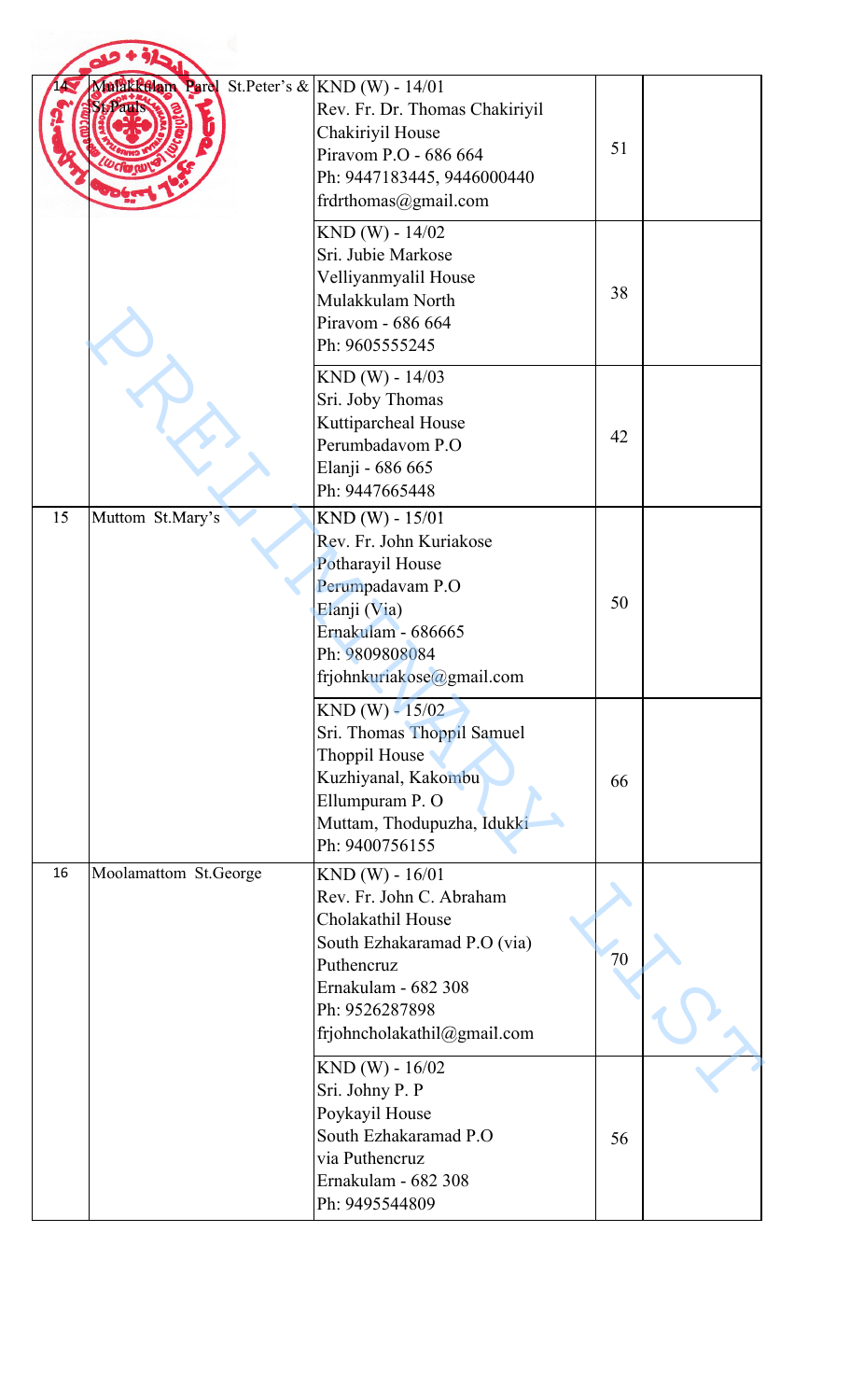|    | Nechod <sup>e</sup> St. Thomas     | KND (W) - 17/01<br>Rev. Fr. C. M. Kuriakose<br>Cholattu House<br>Kolencherry - 682 311<br>Ph: 9447331270<br>frcmkuriakose@gmail.com                                | 64 |  |
|----|------------------------------------|--------------------------------------------------------------------------------------------------------------------------------------------------------------------|----|--|
|    |                                    | KND (W) - 17/02<br>Sri. Vinu Kuriakose<br>Tharayil House<br>Nechoor P.O<br>Muvattupuzha - 686664<br>Ph: 9447357037<br>vinukuriakose@yahoo.com                      | 64 |  |
|    |                                    | KND (W) - 17/03<br>Sri. V. A. George<br>Velankuzhiyil House<br>Nechoor P.O<br>Muvattupuzha - 686664<br>Ph: 9495505721                                              | 64 |  |
| 18 | Ooramana St.Mary's<br>Galeelakunnu | KND (W) - 18/01<br>Rev. Fr. Thomas Sabu<br>Padathu Veedu<br><b>Kizhumury P.O</b><br>Ramamangalam - 686 663<br>Ph: 9961925552<br>padathvibin@gmail.com              | 28 |  |
|    |                                    | $KND (W) - 18/02$<br>Sri. A. C. Pathrose<br><b>Alackal House</b><br>Ooramana P.O<br>Ooramana - 686 663<br>Ph: 94468 97764                                          | 63 |  |
|    |                                    | KND (W) - 18/03<br>Sri. Mathukutty K. Baby<br>Karimkuttickal House<br>Pampakuda P.O<br>Memmury - 686 667<br>Ph: 9961714629<br>mathappansbaby@gmail.com             | 44 |  |
| 19 | Onakkoor St.Mary's<br>Valiyapally  | $KND (W) - 19/01$<br>Rev. Fr. Mahesh Thankachen<br>Kunnuvilayil House<br>Kolenchery P. O<br>Ernakulam - 682 311<br>Ph: 9447763730<br>maheshthankachan123@gmail.com | 36 |  |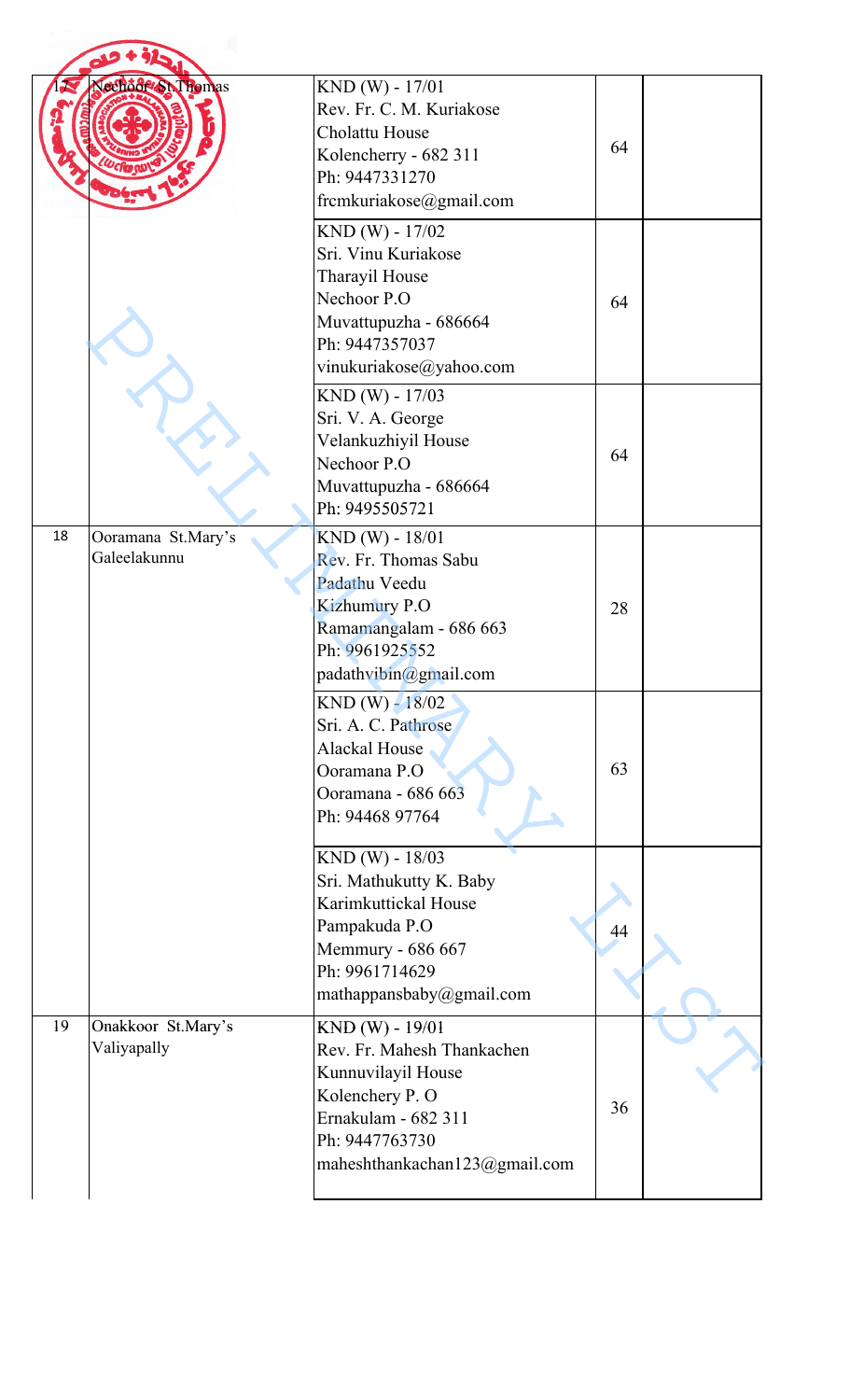|                             | KND (W) - 19/02<br>Sri. Jain Paulose<br>Valanadiyil House<br>Onakkoor P. O<br>Ernakulam - 686 667<br>Ph: 94476 64253<br>jainvalanadiyil@gmail.com                            | 56 |  |
|-----------------------------|------------------------------------------------------------------------------------------------------------------------------------------------------------------------------|----|--|
|                             | KND (W) - 19/03<br>Sri. Jaimon C. Jacob<br>Kurudukavil House<br>Onakkoor P.O<br>Ernakulam - 686 667<br>Ph: 9447221688                                                        | 60 |  |
|                             | KND (W) - 19/04<br>Sri. Benny N. Thomas<br>Nediyanikuzhiyil House<br>Onakkoor P.O<br>Ernakulam - 686 667<br>Ph: 94478 20328                                                  | 56 |  |
|                             | KND (W) - 19/05<br>Sri. Paulose K. A<br><b>Kudilil House</b><br>Onakkoor P.O<br>Ernakulam - 686 667<br>Ph: 98460 49582                                                       | 56 |  |
| 20<br>Pampakkuda St. Thomas | KND (W) - 20/01<br>Rev. Fr. Abraham Palappillil<br>Pampakuda P.O<br>Muvattupuzha<br>Ph: 9447820622                                                                           | 64 |  |
|                             | $KND (W) - 20/02$<br>Sri. Josy Isac<br>Thanikunnel House<br>Pampakuda - 686 667<br>Ph: 9946362245<br>josyisac2772@gmail.com                                                  | 50 |  |
|                             | KND (W) - 20/03<br>Sri. Paulose P. Abraham<br>Palappillil House<br>Pampakuda P.O<br>Muvattupuzha - 686 667<br>Ph: 94956 20339                                                | 27 |  |
|                             | pauloseabraham8@gmail.com<br>KND (W) - 20/04<br>Sri. Ruban M. Paul<br><b>Mukalel House</b><br>Pampakuda P.O<br>Pampakuda - 686 667<br>Ph: 9847797657<br>rubanpaulm@gmail.com | 29 |  |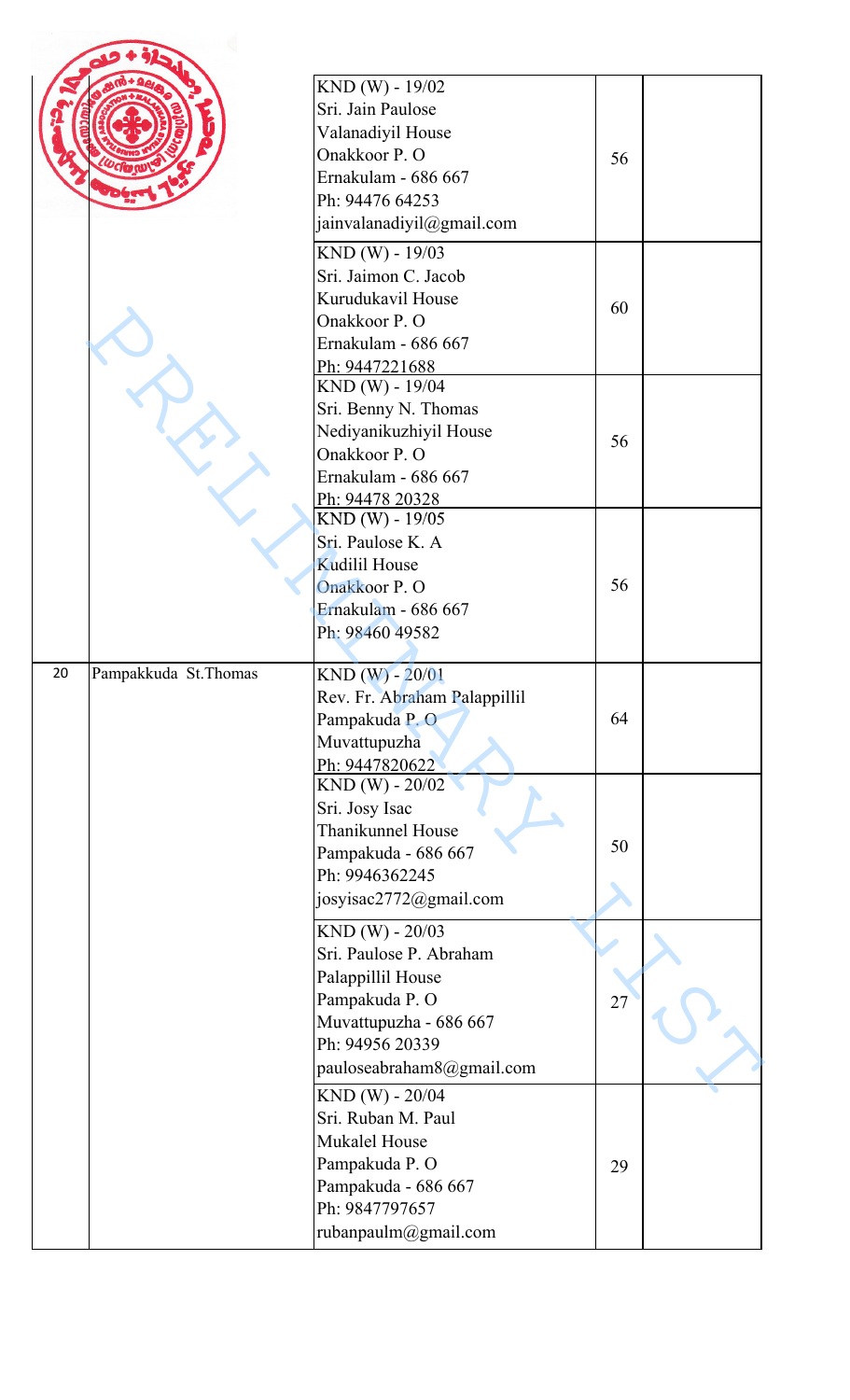| arripakkuda St. John's | $KND(W) - 21/01$             |    |  |
|------------------------|------------------------------|----|--|
|                        | Rev. Fr. Johns Abraham Konat |    |  |
|                        | Pampakuda P.O                |    |  |
|                        | Ernakulam                    | 66 |  |
|                        | Ph: 9447173133               |    |  |
|                        | frkonat@gmail.com            |    |  |
|                        | $KND(W) - 21/02$             |    |  |
|                        | Sri. Babu Varghese           |    |  |
|                        | Vadakkekara Puthenpura House |    |  |
|                        | Pampakuda P.O, Pampakuda     | 58 |  |
|                        | Ph: 9447459513               |    |  |
|                        | babuvarghese513@gmail.com    |    |  |
|                        | $KND(W) - 21/03$             |    |  |
|                        | Sri. Jomon K. J              |    |  |
|                        | Kunnumpurath House           |    |  |
|                        | Pampakuda P.O                | 40 |  |
|                        | Pampakuda                    |    |  |
|                        | Ph: 9447750870               |    |  |
|                        | kjjomon@gmail.com            |    |  |
|                        | KND (W) - 21/04              |    |  |
|                        | Manoj M. Paul                |    |  |
|                        | Thekkumpurath House          |    |  |
|                        | Pampakuda P.O                | 52 |  |
|                        | Pampakuda                    |    |  |
|                        | Ph: 9447228451               |    |  |
|                        | manoj19701@gmail.com         |    |  |
|                        | $KND (W) - 21/05$            |    |  |
|                        | Sri. Eldho Mathew            |    |  |
|                        | Thadathil House              |    |  |
|                        | Pampakuda P.O                | 52 |  |
|                        | Pampakuda                    |    |  |
|                        | Ph: 9447915433               |    |  |
|                        | eldhomathew4998@gmail.com    |    |  |
|                        | $KND(W) - 21/06$             |    |  |
|                        | Sri. John P. P               |    |  |
|                        | Parikkamolel House           |    |  |
|                        | Pampakuda P.O                | 68 |  |
|                        | Pampakuda                    |    |  |
|                        | Ph: 9495796853               |    |  |
|                        | tsmary007@gmail.com          |    |  |
|                        | $KND(W) - 21/07$             |    |  |
|                        | Sri. Abin Lazar              |    |  |
|                        | Vattumattathu House          | 31 |  |
|                        | Pampakuda P.O<br>Pampakuda   |    |  |
|                        | Ph: 89211 75435              |    |  |
|                        | abilazarvtam@gmail.com       |    |  |
|                        |                              |    |  |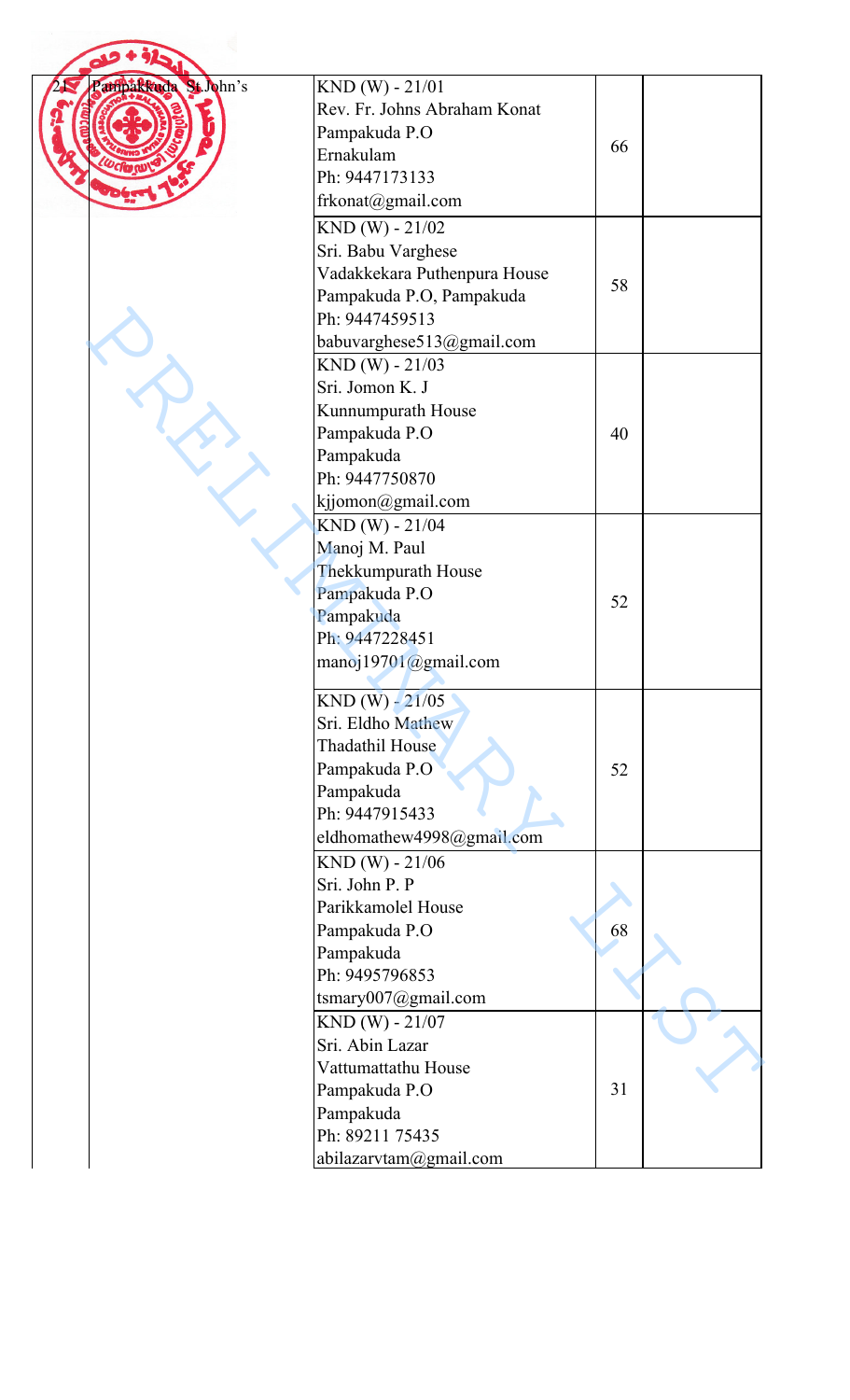|    |                                        | $KND(W) - 21/08$<br>Sri. Nikhil K. Joy<br>Kizhakkekkarakattumattathil (H)<br>Pampakuda P.O                                                               | 28 |  |
|----|----------------------------------------|----------------------------------------------------------------------------------------------------------------------------------------------------------|----|--|
|    |                                        | Pampakuda<br>Ph: 97472 68598<br>nikhilmalakayil1001.nkj@gmail.com                                                                                        |    |  |
| 22 | Puthuveli St. John's                   | $KND(W) - 22/01$<br>Rev. Fr. Kurian Cherian<br>Olickal<br>Vazhoor P.O<br>Kodungoor, Kottayam<br>Pin - 686504<br>Ph: 9496463908<br>jomonolickan@gmail.com | 40 |  |
|    |                                        | $KND(W) - 22/02$<br>Sri. Jacob A. M<br>Aamikattu Puthenpurayil<br>Puthuveli P.O<br>Kottayam - 686636<br>9447067005                                       | 51 |  |
|    |                                        | $KND(W) - 22/03$<br>Sri. U. C. Johny<br><b>Ullanakunnel House</b><br>Puthuveli P.O<br>Kottayam - 686636<br>Ph: 9447400218                                | 62 |  |
| 23 | Puthencruez St. Peter's &<br>St.Paul's | $KND (W) - 23/01$<br>Rev. Fr. Jithu Mathew<br>Ikkarakkunathu House<br>Vadeyambady P.O.<br>Puthencruz - 682 308                                           | 33 |  |
|    |                                        | $KND (W) - 23/02$<br>Sri. Baby K. Paul<br>Kuzhuvelil House<br>Puthencruz - 682 308<br>Ph: 94006 32440                                                    | 58 |  |
|    |                                        | $KND(W) - 23/03$<br>Sri. Saji K. Itten<br>Kanneth House<br>Nr. Govt. VHSS<br>Mathirappilli<br>Kothamangalam College P. O                                 | 66 |  |
|    |                                        | Kothamangalam - 686 666<br>Ph: 9446128901<br>sajikittan1955@gmail.com                                                                                    |    |  |
|    |                                        | KND (W) - 23/04<br>Sri. Jaison Peter Joy<br>Kuzhuvelil House<br>Puthencruz P. O<br>Ph: 9447209847<br>jaisonkpeter@gmail.com                              | 43 |  |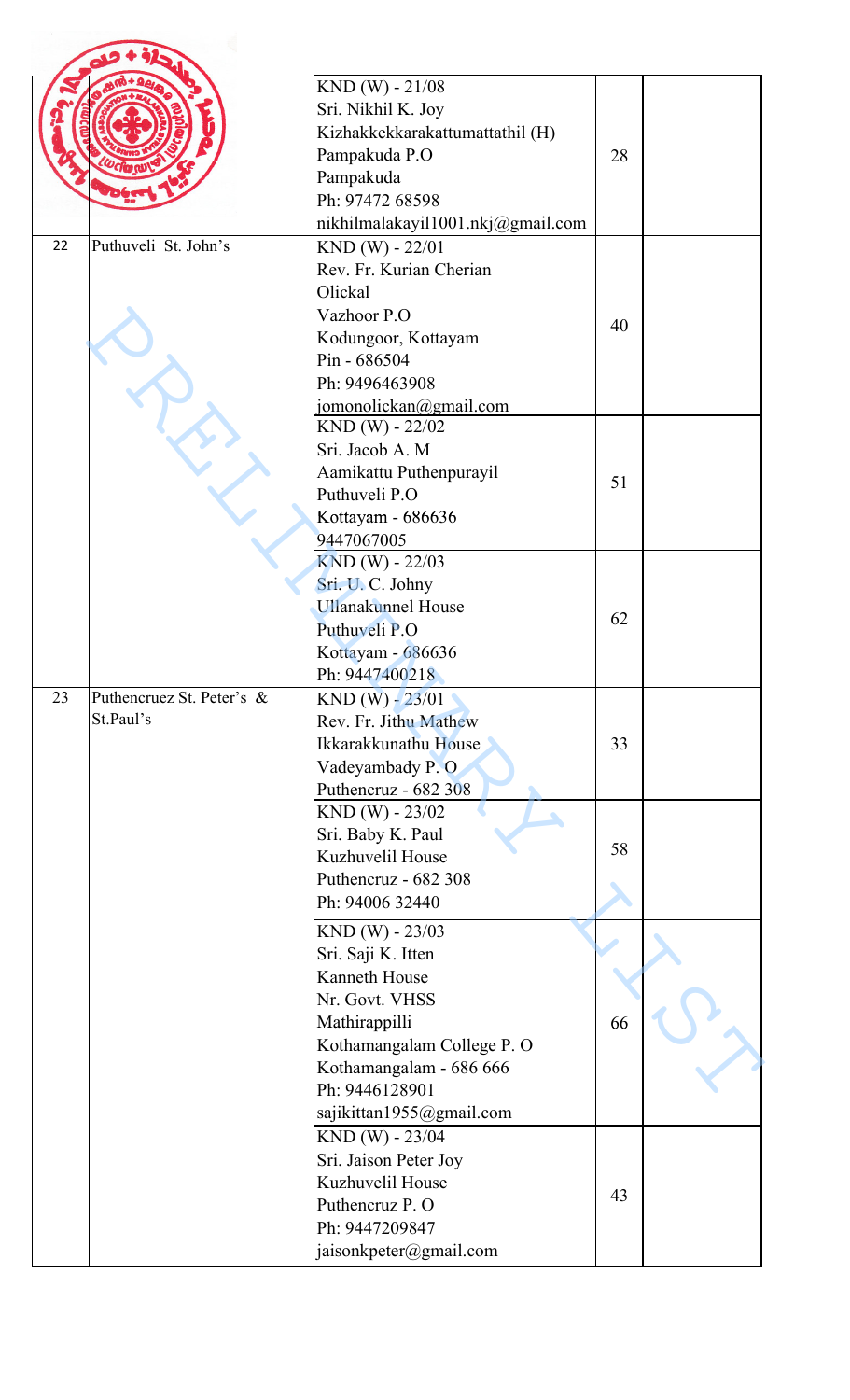|    | St.George<br>Perimpadavom | $KND(W) - 24/01$<br>Rev. Fr. T. P. Kurien Thaliyachira<br>Thaliyachira House<br>Thirumarayoor P.O<br>Arakkunnam (via)<br>Ernakulam - 682 313<br>Ph: 9496120797<br>frtpkurien@gmail.com   | 60 |  |
|----|---------------------------|------------------------------------------------------------------------------------------------------------------------------------------------------------------------------------------|----|--|
|    |                           | KND (W) - 24/02<br>Sri. Cyril Kuriakose<br>Potharayil House<br>Perumbadavom P.O<br>Elanji, Ernakulam - 686 665<br>Ph: 8086478166<br>cyrilpothara@gmail.com                               | 45 |  |
|    |                           | $KND(W) - 24/03$<br>Sri. Roy John<br>Koravelikuzhiyil House<br>Perumbadavom P.O<br>Elanji, Ernakulam - 686 665<br>Ph: 8606794091<br>royjohnkoraveli@gmail.com                            | 50 |  |
|    |                           | $KND (W) - 24/04$<br>Sri. Chackappan P. M<br>Poliyaprayil House<br>Perumbadavom P.O<br>Elanji, Ernakulam - 686 665<br>Ph: 9744021001<br>pmchackappan@gmail.com                           | 62 |  |
| 25 | Peruva St.Mary's          | $KND(W) - 25/01$<br>Rev. Fr. Thomas V. Thomas<br><b>Preshantham Paliative Care Centre</b><br>Peruva P. O, Peruva - 686 610<br>Pin - 98475 05713, 7306311321<br>thomasythomas24@gmail.com | 28 |  |
|    |                           | $KND(W) - 25/02$<br>Sri. Raju N. C<br>Niravathukalayil House<br>Karikode P. O<br>Peruva - 686 610<br>Ph: 9446921180, 9605146020<br>niravathukalayil@gmail.com                            | 62 |  |
| 26 | Peruva St. Johns          | $KND(W) - 26/01$<br>Rev. Fr. Abraham Mathew<br>Vathakkattil House<br>Pazhoor East<br>Piravom P.O<br>Ernakulam - 686664                                                                   | 34 |  |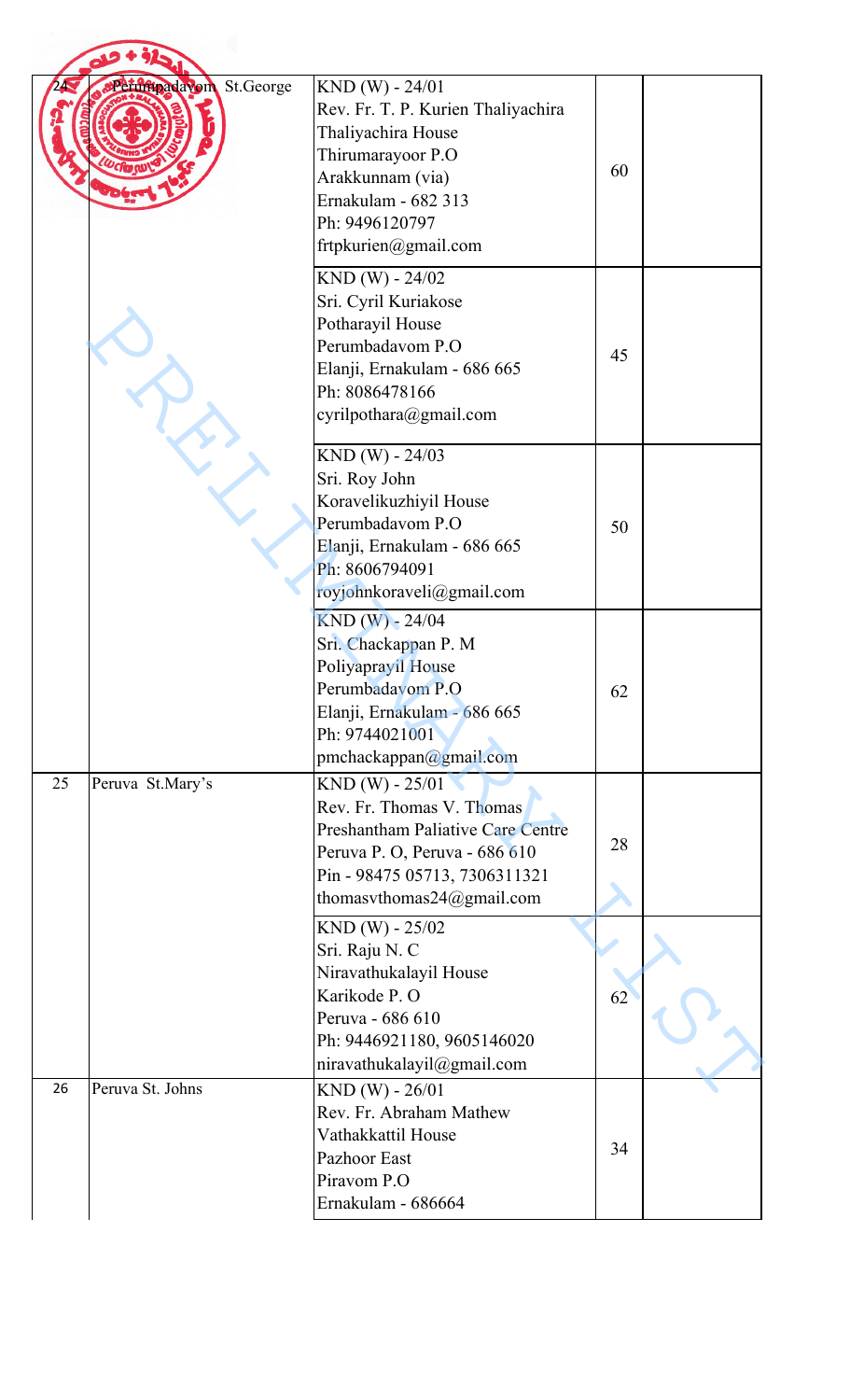|    |                      | $KND(W) - 26/02$<br>Sri. K. J. Babu<br>Kuttikeril House<br>Peruva P.O<br>Kottayam - 686 610<br>Ph: 9447407317                                                         | 60 |  |
|----|----------------------|-----------------------------------------------------------------------------------------------------------------------------------------------------------------------|----|--|
| 27 | Thevanal Mar Behanan | KND (W) - 27/01<br>Rev. Fr. T. V. Andrews<br>Theravakattil House<br>Valamboor P.O<br>Pattimattom - 683 562                                                            | 69 |  |
|    |                      | KND (W) - 27/02<br>Sri. M. V. Paulose<br>Paradiputhenpurayil House<br>Vettickal P.O<br>Mulanthuruthy - 682314<br>Ph: 9446042768, 8921251881<br>paulosemv89@gmail.com  | 58 |  |
|    |                      | KND (W) - 27/03<br>Sri. Mathew Abraham<br>Oliyil House<br>Vettickal P.O<br>Mulanthuruthy, Ernakulam -682314<br>Ph: 9895005962<br>adv.mathewabraham@gmail.com          | 37 |  |
| 28 | Valamboor St. Marys  | $KND (W) - 28/01$<br>Rev. Fr. V. V. Kuriakose<br>Vadayadiyil House<br>Thiruvankulam P.O<br>Ernakulam - 682305<br>Ph: 9895915802<br>frvvkuriakosevadayadiyil@gmail.com | 56 |  |
|    |                      | KND (W) - 28/02<br>Sri. Joseph John<br>Mechankara House<br>Kadayiruppu P. O<br>Kolencherry - 682 311<br>Ph: 98410 71202<br>geetjay@gmail.com                          | 59 |  |
|    |                      | KND (W) - 28/03<br>Sri. K. V. Thomas<br>Kapplingattel House<br>Kadayiruppu P.O<br>Kolencherry - 682311<br>Ph: 9447819640<br>thomaskv1862@gmail.com                    | 59 |  |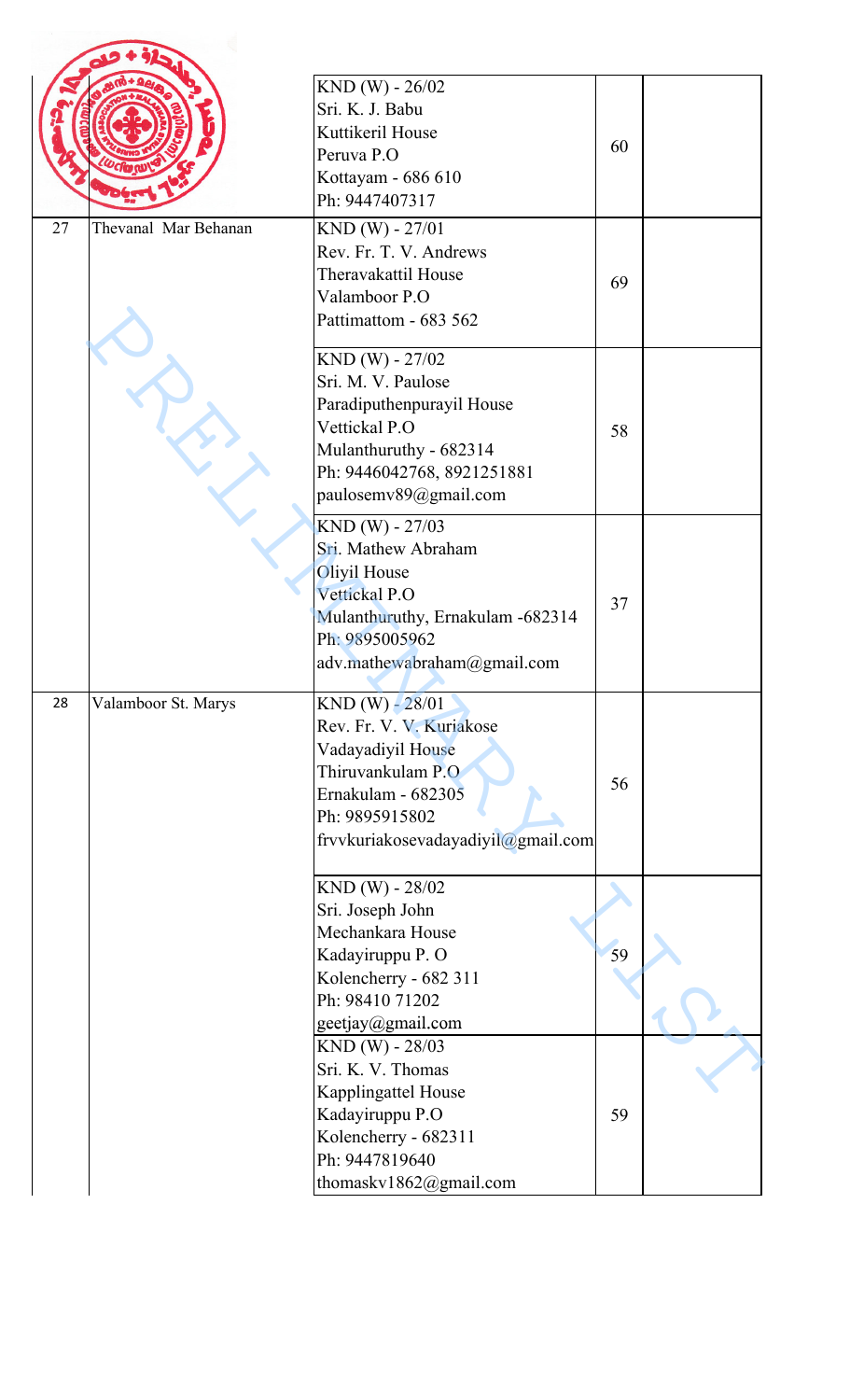|    |                            | $KND(W) - 28/04$             |    |              |
|----|----------------------------|------------------------------|----|--------------|
|    |                            | Sri. John Paul               |    |              |
|    |                            | <b>Aynattu House</b>         |    |              |
|    |                            | Kadayiruppu P.O              | 56 |              |
|    |                            | Kolencherry - 682311         |    |              |
|    |                            | Ph: 9847825036               |    |              |
| 29 | Vettickal St. Thomas       | $KND(W) - 29/01$             |    |              |
|    |                            | Rev. Fr. Geevarghese John    |    |              |
|    |                            | Chunkathadathil Padeettathil |    |              |
|    |                            | Kaduvinal P.O                | 38 |              |
|    |                            | Vallikunnam - 690501         |    |              |
|    |                            | Ph: 9497350322, 9946652837   |    |              |
|    |                            | frsibimonb@gmail.com         |    |              |
| 30 | Valamboor North St. Thomas | $KND(W) - 30/01$             |    | M. C. Member |
|    |                            | Rev. Fr. Dr. O. P. Varghese  |    | 2017-2022    |
|    |                            | Mar Pachomios Mount          | 70 |              |
|    |                            | Meempara P.O                 |    |              |
|    |                            | Puthencruz - 682308          |    |              |

## **ELECTED MANAGING COMMITTEE MEMBERS 2017-22**

|                         |                                                                                                                                                                                                   | Nauuvillal I .U<br>Vallikunnam - 690501<br>Ph: 9497350322, 9946652837<br>frsibimonb@gmail.com                 | 90 |                           |
|-------------------------|---------------------------------------------------------------------------------------------------------------------------------------------------------------------------------------------------|---------------------------------------------------------------------------------------------------------------|----|---------------------------|
| 30                      | Valamboor North St. Thomas                                                                                                                                                                        | $KND(W) - 30/01$<br>Rev. Fr. Dr. O. P. Varghese<br>Mar Pachomios Mount<br>Meempara P.O<br>Puthencruz - 682308 | 70 | M. C. Member<br>2017-2022 |
|                         |                                                                                                                                                                                                   | <b>ELECTED MANAGING COMMITTEE MEMBERS 2017-22</b>                                                             |    |                           |
| Sl. No:<br>$\mathbf{1}$ | Rev.Fr. John Varghese<br>Madakkalil, Vettimoodu P.O.,<br>Koothattukulam Via., 686662.<br>Mob: 9747060215<br>frbabuvarghese27@gmail.com                                                            | Name                                                                                                          |    |                           |
| $\overline{2}$          | Rev.Fr. Dr. O.P. Varghese<br>Mar Pachomios Mount,<br>Meempara P.O., Via.<br>Puthencruz $-682308$ .<br>Mob: 9446276846                                                                             |                                                                                                               |    |                           |
| $\overline{3}$          | Sri. Roy K. Varghese<br>Karikkottil, Kadathy,<br>Mekkadampu P.O.<br>Moovattupuzha $-682316$<br>Mob: 9446025788, 9447181203<br>Ph: 0485 2207877<br>rkvgkv@gmail.com                                |                                                                                                               |    |                           |
| $\overline{4}$          | Sri. Prince Alias<br>Ambattuputhenpurayil Tharevalel,<br>Thammanimattom<br>Ramamangalam P.O,<br>Ernakulam 686 663.<br>Mob: 9495160923, 9497491623<br>Ph: 0484 2760923<br>princealias923@gmail.com |                                                                                                               |    |                           |